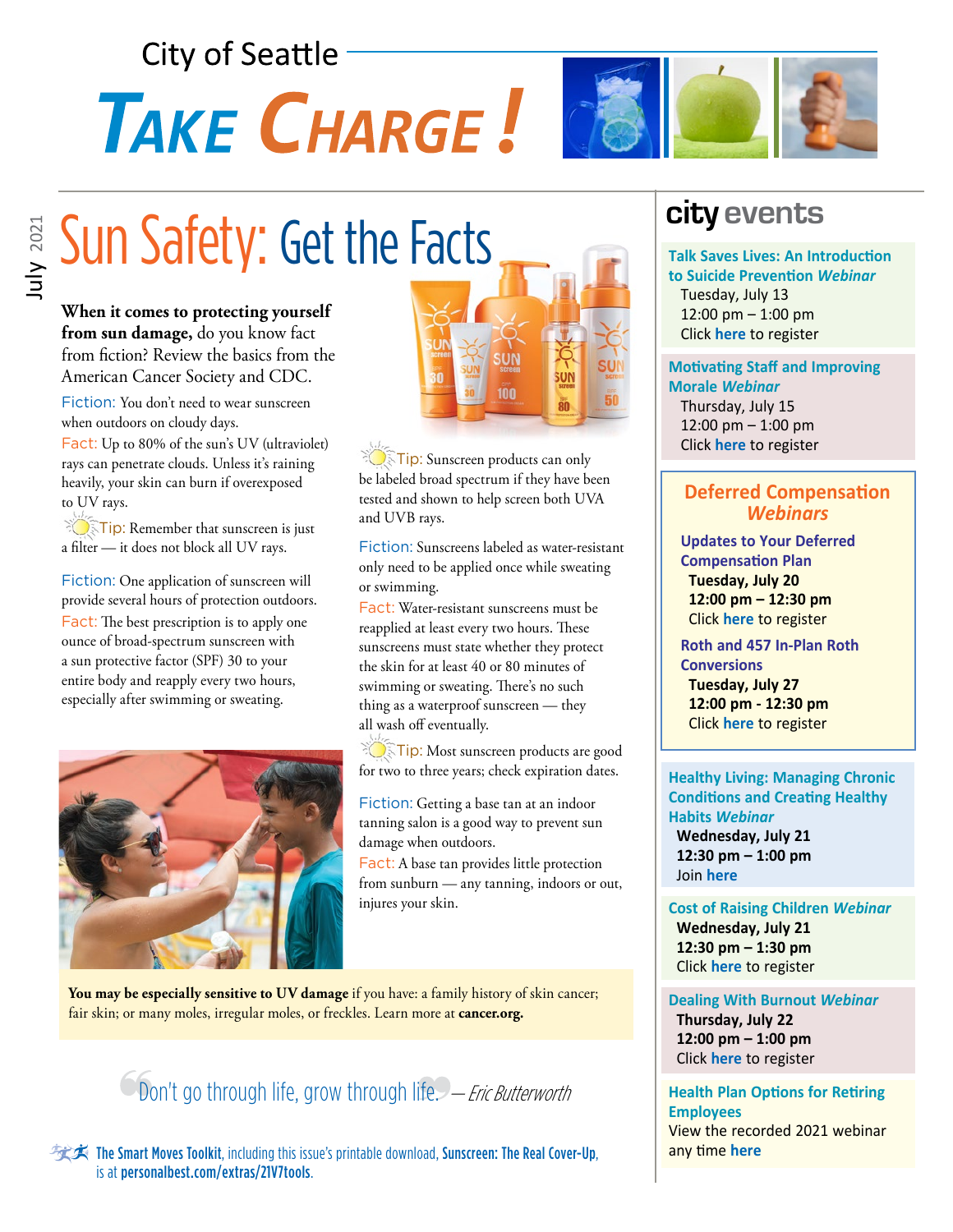## When Adult Kids Move In

**Grown children moving in with their parents is no longer unusual.** In fact, the number of young adults living with one or more parents has surpassed the number living in multi-generational households during the Great Depression, according to Pew Research.

**There are numerous reasons why adult children return home,**  including a job loss, apartment woes or a relationship breakup. While the new living situation may be fine for a while, it can disrupt the parents' home life and cause stress for all family members.

**Use these tips** to help you and your adult kids adjust more comfortably to your new living arrangement:

- **• Set a mutually agreed-upon rent for room and board.**  If your grown child is unemployed, encourage them to look for work and, in the meantime, to help with chores and errands.
- **• Set limits.** If you're looking forward to retiring or downsizing, make it clear the living arrangement can't last forever and work out a timetable.
- **• Respect each other as adults.** Your grown kids shouldn't treat your home like a dormitory or expect you to provide all their meals. And parents shouldn't expect their adult children to have a curfew.
- **• Don't wait until there's an argument to set some rules.** For example, make it clear if you don't allow smoking in your home. Let them know your bedtime should be respected (no loud music or guests after a certain time).



## **Did you know?**

**Seasonal affective disorder (SAD) can occur in the summer.** Though less common than the winter version, many people do develop summer depression. Symptoms include poor appetite, weight loss, insomnia, restlessness and anxiety. Early, accurate diagnosis is important to ensure you get proper treatment. **If you suspect summer depression,** consult a health care provider familiar with this condition. Treatment may include medication, counseling and changing your sleep schedule. Lifestyle changes can also help: Maintain healthy eating, exercise consistently and don't overbook — find time to relax and do things you enjoy daily.

— Eric Endlich, PhD

## Chronic Pain and the Brain

**Nearly 100 million Americans suffer from chronic, persistent pain, according to the American Academy of Pain Medicine.** Pain is the most common symptom that sends us to our health care providers, yet it is hard to define. The sensation of pain involves communication among your nerves, spinal cord and brain. Some of the most common types of chronic pain are due to headache, arthritis, nerve damage, cancer, lower back pain, and pain after surgery or trauma.

**If you suffer chronic pain, you may find that your daily discomfort leads you to withdraw from socializing.** Over time, pain can weaken your physical and mental strength and social relationships and further reduce your ability to cope. As a result, many chronic pain sufferers also suffer depression.



#### **The good news is, effective therapies can help improve your well-being:**

**Cognitive behavioral therapy** is a well-established

treatment for anxiety and depression. It's also a very effective way to treat and control chronic pain. Therapists use it to help patients learn coping skills so that they can actively manage, rather than be victimized by, their pain. For example, patients might try participating in activities to help improve physical function and distract themselves from focusing on the pain.

**Relaxation training techniques** help people relax and reduce stress; techniques include progressive muscle relaxation, yoga and meditation.

**Routine physical exercise,** according to abundant research, is very helpful for boosting mood and reducing anxiety. Research suggests that aerobic exercise can be especially helpful for improving overall well-being and physical function in patients with some types of chronic pain.

**Mindfulness meditation practice** has recently been shown to reduce a person's pain experience. Some participants have been able to reduce or even eliminate pain medications through ongoing daily practice.

**Consider support groups.** Meeting with other people who have chronic pain offers a way to understand, share and explore other methods of coping with pain — and can help you feel less alone. To learn more, search for **support groups** at **theacpa.org**.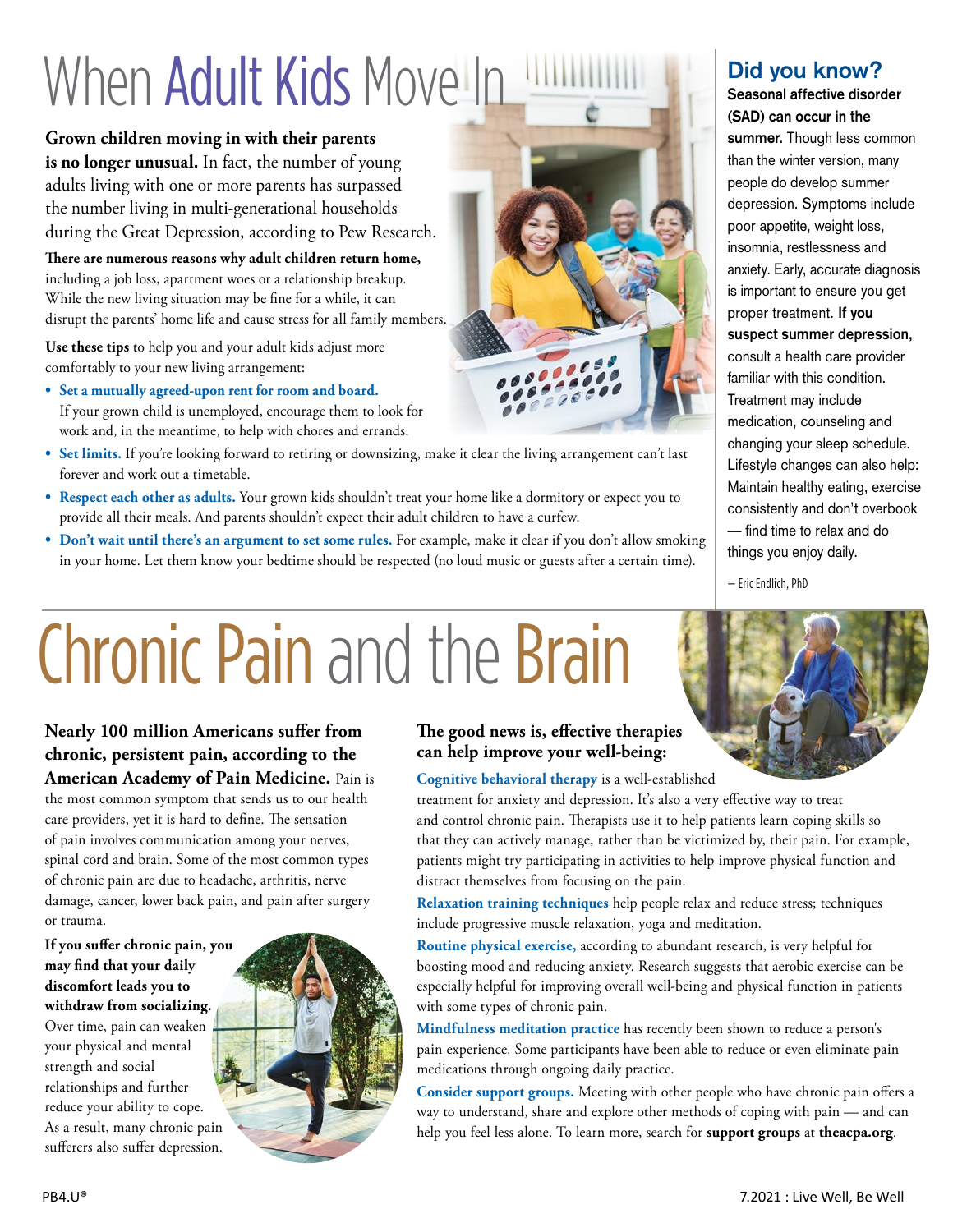Growing Net Worth 101

By Jamie Lynn Byram, PhD, AFC

**In personal finance, net worth is a common term.** Net worth is equal to what you own (assets) minus what you owe (liabilities). Growing your net worth isn't difficult; it just takes focus and commitment. Take these steps to grow your assets:

**1. Paying off debts will strengthen your net worth.** Focus on highinterest-bearing debt first; pay more than your minimum payment to speed up the process.

**2. Contribute as much as possible to your retirement accounts.** Many employers have matching programs that you should maximize. As your accounts grow in value, so does your net worth.

**3. Build an emergency cash fund.** Money set aside for emergencies will increase and protect your net worth. And you can avoid using a credit card and adding debt.

**4. Keep cash for savings and emergency funds in interestbearing accounts.** Only hold what is necessary for monthly expenses in your non-interest-bearing accounts. Move all other funds to a savings account that earns interest. Compound interest is your friend.

**5. Track your spending.** Knowing where you spend money can help you control overspending. And the less you spend, the greater your net worth.



## **dollars** sense | Food Waste No More By Cara Rosenbloom, RI

**Ready for a shocking statistic?** It's estimated that between 30% to 40% of the U.S. food supply is wasted — that's more than \$240 billion worth of food. About a third of this food waste could be rescued and sent to communities in need.

**While this problem includes waste at the farm, factory, restaurant and grocery level,** there's also plenty of food wasted in homes across North America. The average family wastes \$1,866 worth of food each year.

#### **Here are some tips to help you waste less food at home.**

- **• Plan ahead:** Organize the week's meals and shop with a grocery list of what you need.
- **• Keep track:** Watch how much you toss each week and adjust your shopping habits as needed.
- **• Stay organized:** Keep similar foods together so you can take a quick inventory of what you need before you shop.
- **• Use leftovers:** Plan your next meal around leftovers so they don't end up in the trash.
- **• Rely on the freezer:** Frozen food stays fresh longer. Store bread, meat, poultry, fish and certain vegetables and fruits in the freezer.
- **• Learn about** *best if used by* **dates:** Don't toss food based on the date stamp. It indicates when the nutritional value starts to decrease, not when the product expires.
- **• Strategize with freshness:** Eat foods based on how quickly they spoil. Enjoy berries and leafy greens first, and store hardier apples and carrots until the end of the week.
- **• Give foods a second chance:** Don't toss bruised or day-old foods. Make bread into croutons, and freeze ripe fruit for baking, oatmeal or smoothies.
- **• Compost:** Peels from fruits and vegetables can be composted and used for personal gardening.

## **Summer Salad with Blueberries**

- 6 cups baby spinach
- 2 cups chopped red/purple cabbage
- 2 cups blueberries or other berries
- $\frac{1}{4}$  cup + 1 tbsp feta cheese, crumbled
- 2 tbsp apple cider vinegar
- 2 tbsp extra-virgin olive oil
- 1 tbsp chopped shallot

**In** a large serving bowl, combine spinach, cabbage and blueberries. **Using** a blender or small food processor, blend together ¼ cup feta, vinegar, oil and shallot. **Pour** dressing over salad and toss to coat. **Serve** topped with 1 tbsp crumbled feta.

Makes 4 servings. Per serving: 152 calories | 4g protein | 9g total fat | 2g saturated fat 6g mono fat | 1g poly fat | 16g carbohydrate | 9g sugar | 4g fiber | 159mg sodium

**These simple tips can help you save money and reduce waste.**

**easy** recipe

eatingsmar